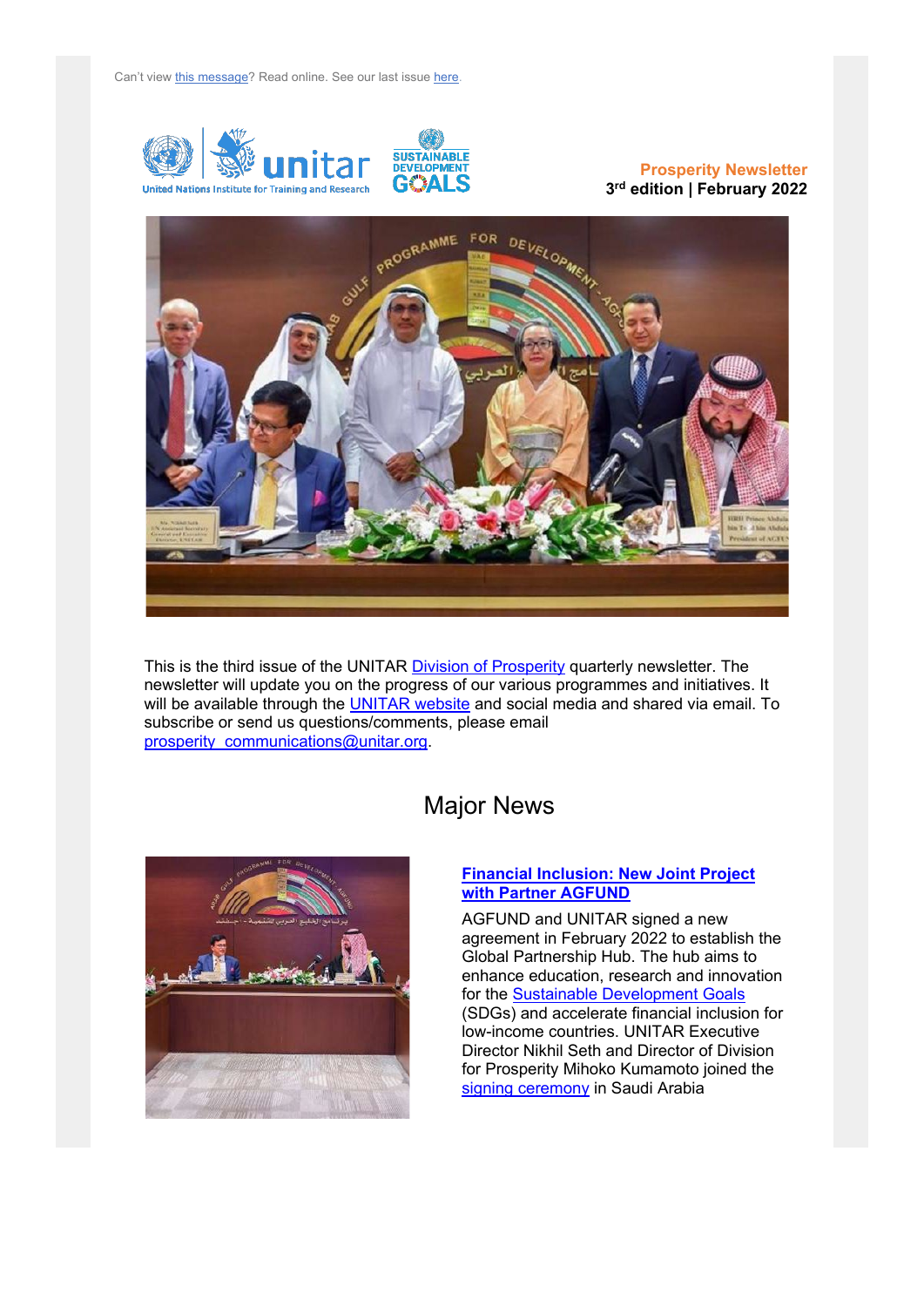

### **[360-Degree Virtual Tours Bring Hiroshima](https://www.unitar.org/about/news-stories/news/360-degree-virtual-tours-bring-hiroshima-world-unitar-nuclear-disarmament-and-non-proliferation)  [to The World: UNITAR Nuclear](https://www.unitar.org/about/news-stories/news/360-degree-virtual-tours-bring-hiroshima-world-unitar-nuclear-disarmament-and-non-proliferation)  [Disarmament and Non-Proliferation](https://www.unitar.org/about/news-stories/news/360-degree-virtual-tours-bring-hiroshima-world-unitar-nuclear-disarmament-and-non-proliferation)  [Training](https://www.unitar.org/about/news-stories/news/360-degree-virtual-tours-bring-hiroshima-world-unitar-nuclear-disarmament-and-non-proliferation)**

UNITAR Division for Prosperity will add [360](https://www.unitar.org/about/news-stories/news/360-degree-virtual-tours-bring-hiroshima-world-unitar-nuclear-disarmament-and-non-proliferation) [degree virtual tours](https://www.unitar.org/about/news-stories/news/360-degree-virtual-tours-bring-hiroshima-world-unitar-nuclear-disarmament-and-non-proliferation) to its training programme on nuclear disarmament and nonproliferation. The latest round of the programme will be held online from 25 February to 18 March 2022. The 3D technologies will help bring powerful on-site experiences to learning via laptops and mobile devices. Experiencing [Hiroshima](https://www.pref.hiroshima.lg.jp/) in person was at the heart of the programme before the COVID-19 pandemic forced UNITAR to move online.

## **[UNITAR Social Entrepreneurship with Digital Health: Empowering Women and](https://unitar.org/about/news-stories/news/call-applications-empowering-women-iraq-accelerate-prosperity-and-close-digital-divide-healthcare)  [Youth to Accelerate Prosperity and Close the Digital Divide in Healthcare](https://unitar.org/about/news-stories/news/call-applications-empowering-women-iraq-accelerate-prosperity-and-close-digital-divide-healthcare)**

UNITAR Division for Prosperity in partnership with [Columbia Business School](https://home.gsb.columbia.edu/) is launching a 2-week online course to upskill (1) women and youth entrepreneurs who are interested in digital health and (2) women and youth healthcare professionals (such as medical practitioners, hospital administrators, and medical sales representatives). Financial support comes from the Swedish International Development Cooperation Agency through the UNITAR Strategic Framework Fund for its Afghanistan learners, Hiroshima Prefecture for Iraqi learners, and the Government of Japan for the Sahel region.

## **[UNITAR 2021 Disaster Risk Reduction Programme Concludes with Public Webinar](https://www.youtube.com/watch?v=bggqn50mHYA&t=1332s)**

On 26 January 2022, UNITAR concluded the 2021 Disaster Risk Reduction (DRR) Training Programme with [a public online panel discussion](https://www.youtube.com/watch?v=bggqn50mHYA&t=1332s) on Pacific women's leadership. Panellists included representatives from the Samoa Red Cross Society, Fiji National Disaster Management Office, and Welfare and Disaster Prevention Community Association from Japan. They discussed the urgent and complex disaster risks that small island developing states and Japan face, as well as how gender perspectives could be better integrated into DRR policies and practices. [Read more alumni stories…](https://unitar.org/about/news-stories/news/unitar-alumnae-report-situation-tonga-following-volcanic-eruption-and-tsunami)

## **[Young South Sudanese Inspired To Bring Prosperity To Country](https://www.unitar.org/about/news-stories/news/young-south-sudanese-women-inspired-bring-prosperity-country-entrepreneurship-and-project-planning)**

From March to May 2021, government officials from Jordan and Lebanon participated in UNITAR's online course to learn about women's empowerment and ways to build capacity for gender equality through government policy.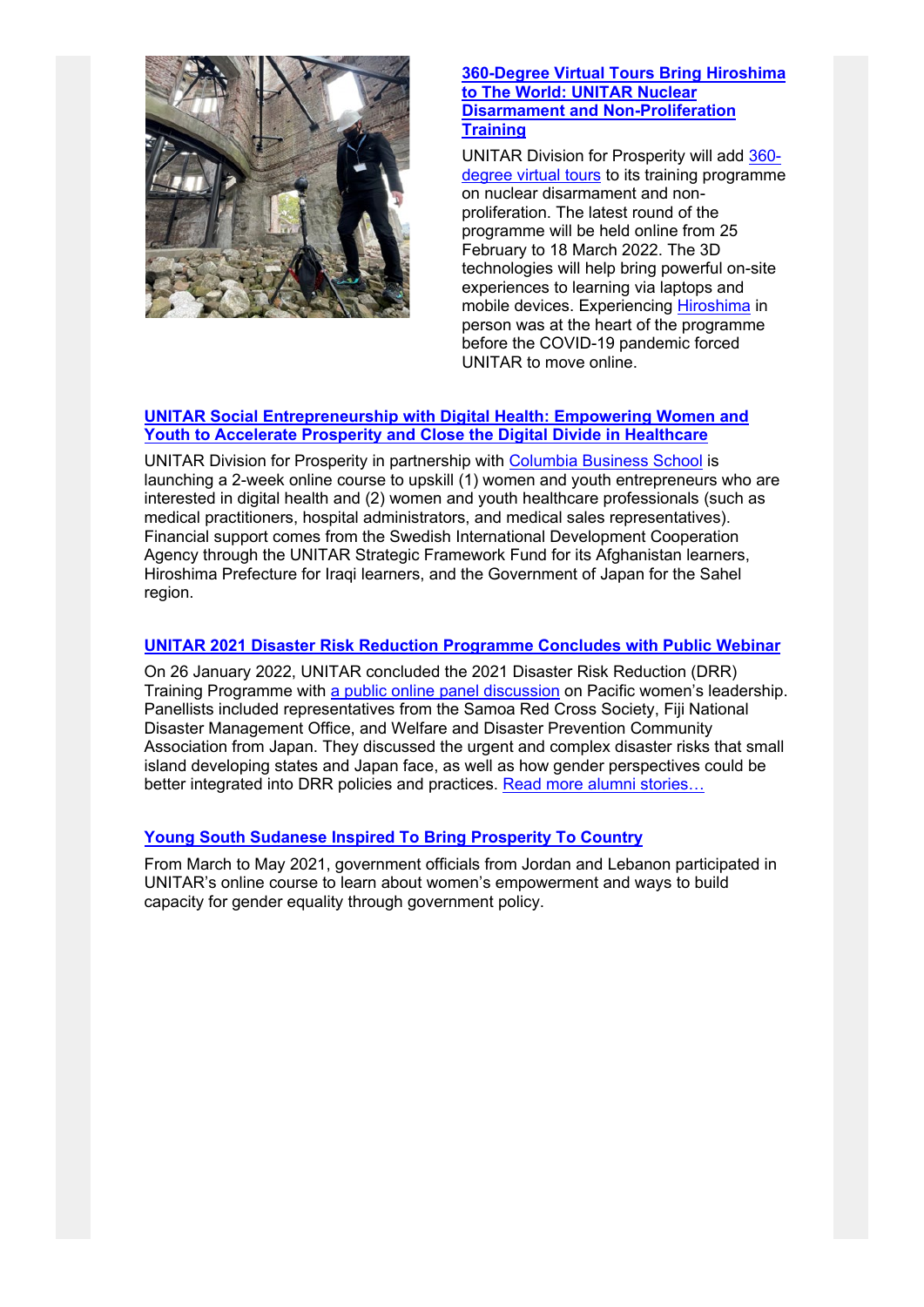# Our Impact





## **[Pursuit to bridge the educational gap in](https://www.unitar.org/about/news-stories/stories/building-better-cameroon-tackling-illiteracy-through-technology)  [Cameroon](https://www.unitar.org/about/news-stories/stories/building-better-cameroon-tackling-illiteracy-through-technology)**

UNITAR Response to COVID-19 Crisis: Empowering the Sahel Region through Digital Reskilling and Upskilling [training programme](https://www.unitar.org/about/news-stories/news/2022-sahel-region-digital-reskilling-and-upskilling-programme-open-applications) alum Mohamadou Bello is passionate about enhancing educational opportunities for youth and women. He is developing a multilingual online learning platform in Cameroon.

## **[Road to a Greener Iraq through Social](https://www.unitar.org/about/news-stories/news/unitar-alumni-developing-social-enterprises-tackle-climate-change-iraq)  [Enterprises](https://www.unitar.org/about/news-stories/news/unitar-alumni-developing-social-enterprises-tackle-climate-change-iraq)**

Mustafa Musa Jaber and Mohammed Majid Ibraheem Al Hakeem learned from the [Iraqi](https://unitar.org/sustainable-development-goals/prosperity/our-portfolio/entrepreneurship-and-private-sector-development/unitar-iraq-fellowship-programme)  [Youth Entrepreneurship Training Programme](https://unitar.org/sustainable-development-goals/prosperity/our-portfolio/entrepreneurship-and-private-sector-development/unitar-iraq-fellowship-programme) the knowledge and skills to implement their respective initiatives – recycling plastics and planting trees – to combat the rising environmental problems in Iraq.



#### **[Integrated Online Training Programme on](https://www.unitar.org/about/news-stories/stories/towards-world-free-nuclear-weapons-mongolian-alum-gears-negotiations)  [Nuclear Disarmament and Non-](https://www.unitar.org/about/news-stories/stories/towards-world-free-nuclear-weapons-mongolian-alum-gears-negotiations)[Proliferation](https://www.unitar.org/about/news-stories/stories/towards-world-free-nuclear-weapons-mongolian-alum-gears-negotiations)**

Diplomats gathered for the [UNITAR](https://unitar.org/sustainable-development-goals/prosperity/our-portfolio/hiroshima-and-peace/unitar-hiroshima-nuclear-disarmament-and-non-proliferation-training)  [Hiroshima Training Programme on Nuclear](https://unitar.org/sustainable-development-goals/prosperity/our-portfolio/hiroshima-and-peace/unitar-hiroshima-nuclear-disarmament-and-non-proliferation-training)  [Disarmament and Non-Proliferation.](https://unitar.org/sustainable-development-goals/prosperity/our-portfolio/hiroshima-and-peace/unitar-hiroshima-nuclear-disarmament-and-non-proliferation-training) Among them was Mongolian diplomat Amaraa Erdenebaatar, who is dedicated to serving as a negotiator from a nuclear-weapon-free country. UNITAR commemorated the 76th anniversary of the Hiroshima atomic bombing on 6 August 2021 with a [public webinar.](https://www.unitar.org/about/news-stories/news/hiroshima-initiatives-global-call-action-nuclear-weapon-abolishment-and-sustainable-future)